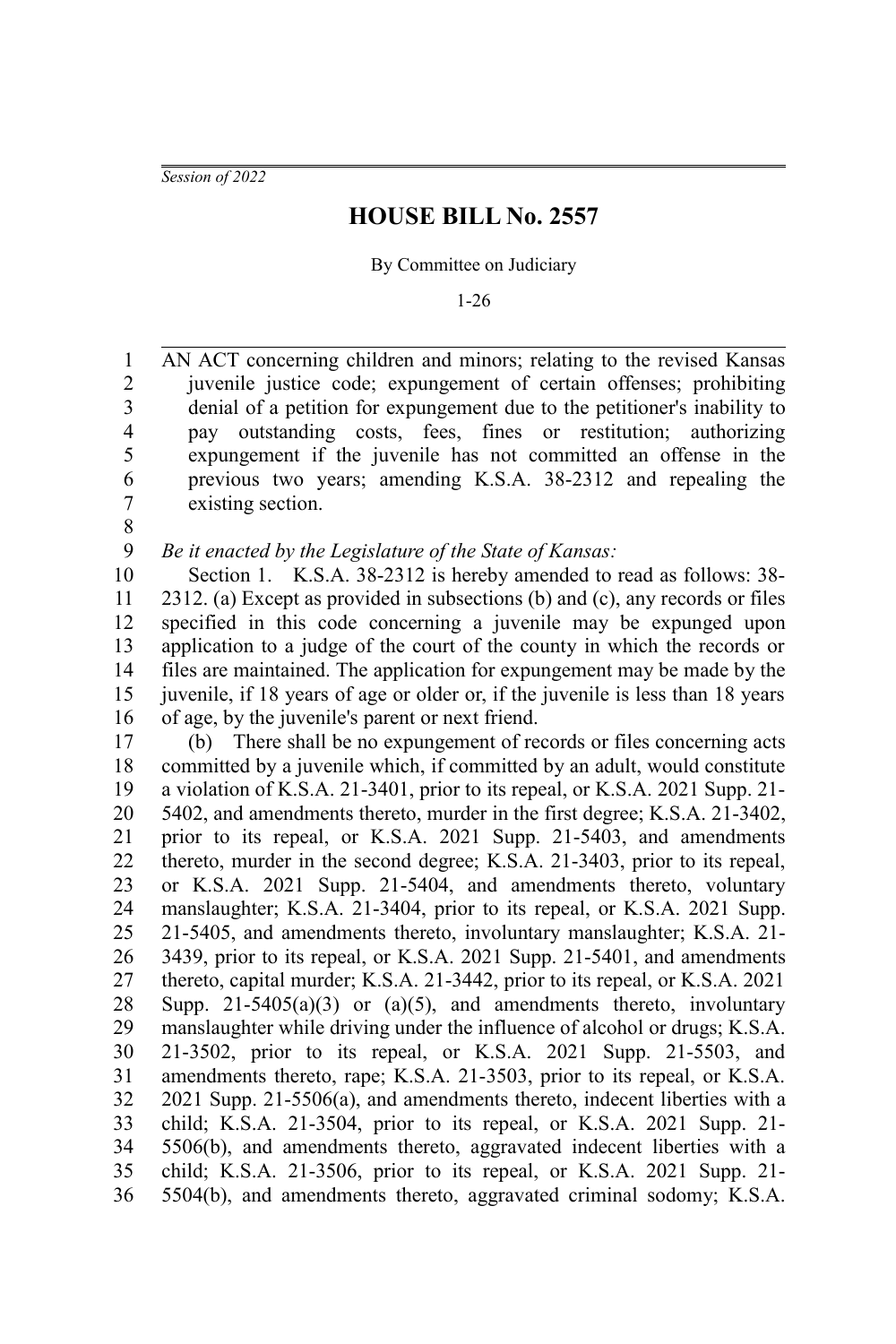21-3510, prior to its repeal, or K.S.A. 2021 Supp. 21-5508(a), and amendments thereto, indecent solicitation of a child; K.S.A. 21-3511, prior to its repeal, or K.S.A. 2021 Supp. 21-5508(b), and amendments thereto, aggravated indecent solicitation of a child; K.S.A. 21-3516, prior to its repeal, or K.S.A. 2021 Supp. 21-5510, and amendments thereto, sexual exploitation of a child; K.S.A. 2021 Supp. 21-5514(a), and amendments thereto, internet trading in child pornography; K.S.A. 2021 Supp. 21- 5514(b), and amendments thereto, aggravated internet trading in child pornography; K.S.A. 21-3603, prior to its repeal, or K.S.A. 2021 Supp. 21- 5604(b), and amendments thereto, aggravated incest; K.S.A. 21-3608, prior to its repeal, or K.S.A. 2021 Supp. 21-5601(a), and amendments thereto, endangering a child; K.S.A. 21-3609, prior to its repeal, or K.S.A. 2021 Supp. 21-5602, and amendments thereto, abuse of a child; or which would constitute an attempt to commit a violation of any of the offenses specified in this subsection. 1 2 3 4 5 6 7 8 9 10 11 12 13 14 15

(c) Notwithstanding any other law to the contrary, for any offender who is required to register as provided in the Kansas offender registration act, K.S.A. 22-4901 et seq., and amendments thereto, there shall be no expungement of any conviction or any part of the offender's criminal record while the offender is required to register as provided in the Kansas offender registration act. 16 17 18 19 20 21

(d) *(1)* When a petition for expungement is filed, the court shall set a date for a hearing on the petition and shall give notice thereof to the county or district attorney. The petition shall state *the*: 22 23 24

 $(1)$ The  $(A)$  Juvenile's full name; 25

 $(2)$ the *(B)* full name of the juvenile as reflected in the court record, if different than (1) *subparagraph (A)*; 26 27

(3)the*(C)* juvenile's sex and date of birth; 28

(4)the *(D)* offense for which the juvenile was adjudicated; 29

(5)the *(E)* date of the trial; and 30

 $(6)$ the  $(F)$  identity of the trial court. 31

*(2)* Except as otherwise provided by law, a petition for expungement shall be accompanied by a docket fee in the amount of \$176. On and after July 1, 2019, through June 30, 2025, the supreme court may impose a charge, not to exceed \$19 per case, to fund the costs of non-judicial personnel. All petitions for expungement shall be docketed in the original action. 32 33 34 35 36 37

*(3)* Any person who may have relevant information about the petitioner may testify at the hearing. The court may inquire into the background of the petitioner. 38 39 40

(e) (1) After hearing, the court shall order the expungement of the records and files if the court finds that: 41 42

(A) (i) The juvenile has reached 23 years of age or that two years 43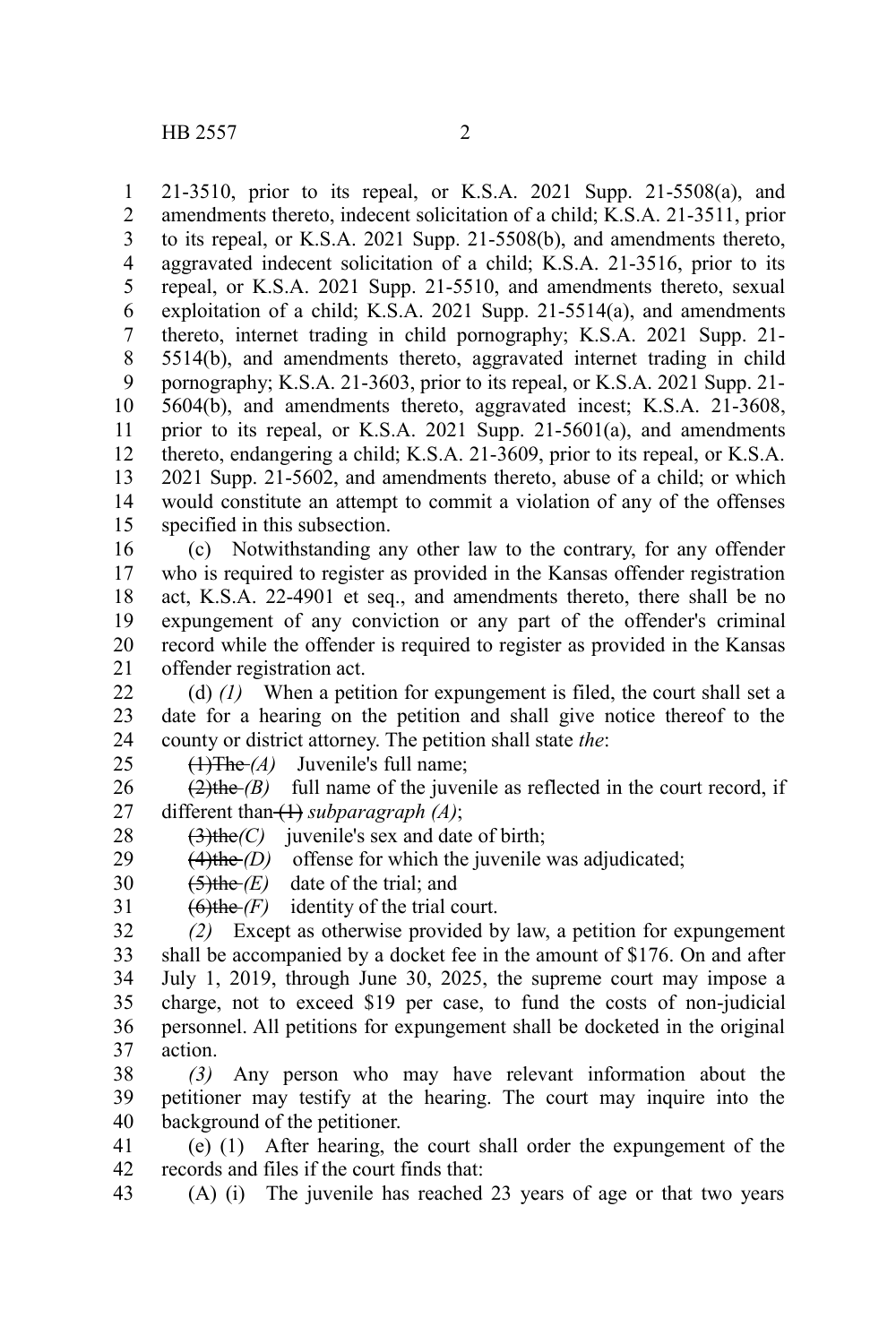have elapsed since the final discharge; 1

(ii) one year has elapsed since the final discharge for an adjudication concerning acts committed by a juvenile which, if committed by an adult, would constitute a violation of K.S.A. 2021 Supp. 21-6419, and amendments thereto; or 2 3 4 5

(iii) the juvenile is a victim of human trafficking, aggravated human trafficking or commercial sexual exploitation of a child, the adjudication concerned acts committed by the juvenile as a result of such victimization, including, but not limited to, acts which, if committed by an adult, would constitute a violation of K.S.A. 2021 Supp. 21-6203 or 21-6419, and amendments thereto, and the hearing on expungement occurred on or after the date of final discharge. The provisions of this clause shall not allow an expungement of records or files concerning acts described in subsection (b); 6 7 8 9 10 11 12 13 14

(B) since the final discharge of the juvenile, *in the past two years* the juvenile has not been convicted of a felony or of a misdemeanor other than a traffic offense or adjudicated as a juvenile offender under the revised Kansas juvenile justice code *for a felony* and no proceedings are pending seeking such a conviction or adjudication; and 15 16 17 18 19

(C) the circumstances and behavior of the petitioner warrant expungement. 20 21

(2) The court-may require that all court costs, fees and restitutionshall be paid *shall not deny the petition for expungement due to the juvenile's inability to pay outstanding costs, fees, fines or restitution. The petitioner's unwillingness, rather than inability, to pay such costs, fees, fines or restitution may be considered as a factor in denying the petition for expungement. Unless the court orders otherwise, expungement shall not release the juvenile from the obligation to pay outstanding costs, fees, fines or restitution*. 22 23 24 25 26 27 28 29

(f) Upon entry of an order expunging records or files, the offense which the records or files concern shall be treated as if it never occurred, except that upon conviction of a crime or adjudication in a subsequent action under this code the offense may be considered in determining the sentence to be imposed. The petitioner, the court and all law enforcement officers and other public offices and agencies shall properly reply on inquiry that no record or file exists with respect to the juvenile. Inspection of the expunged files or records thereafter may be permitted by order of the court upon petition by the person who is the subject thereof. The inspection shall be limited to inspection by the person who is the subject of the files or records and the person's designees. 30 31 32 33 34 35 36 37 38 39 40

(g) A certified copy of any order made pursuant to subsection (a) or (d) shall be sent to the Kansas bureau of investigation, which shall *then* notify every juvenile or criminal justice agency which may possess records 41 42 43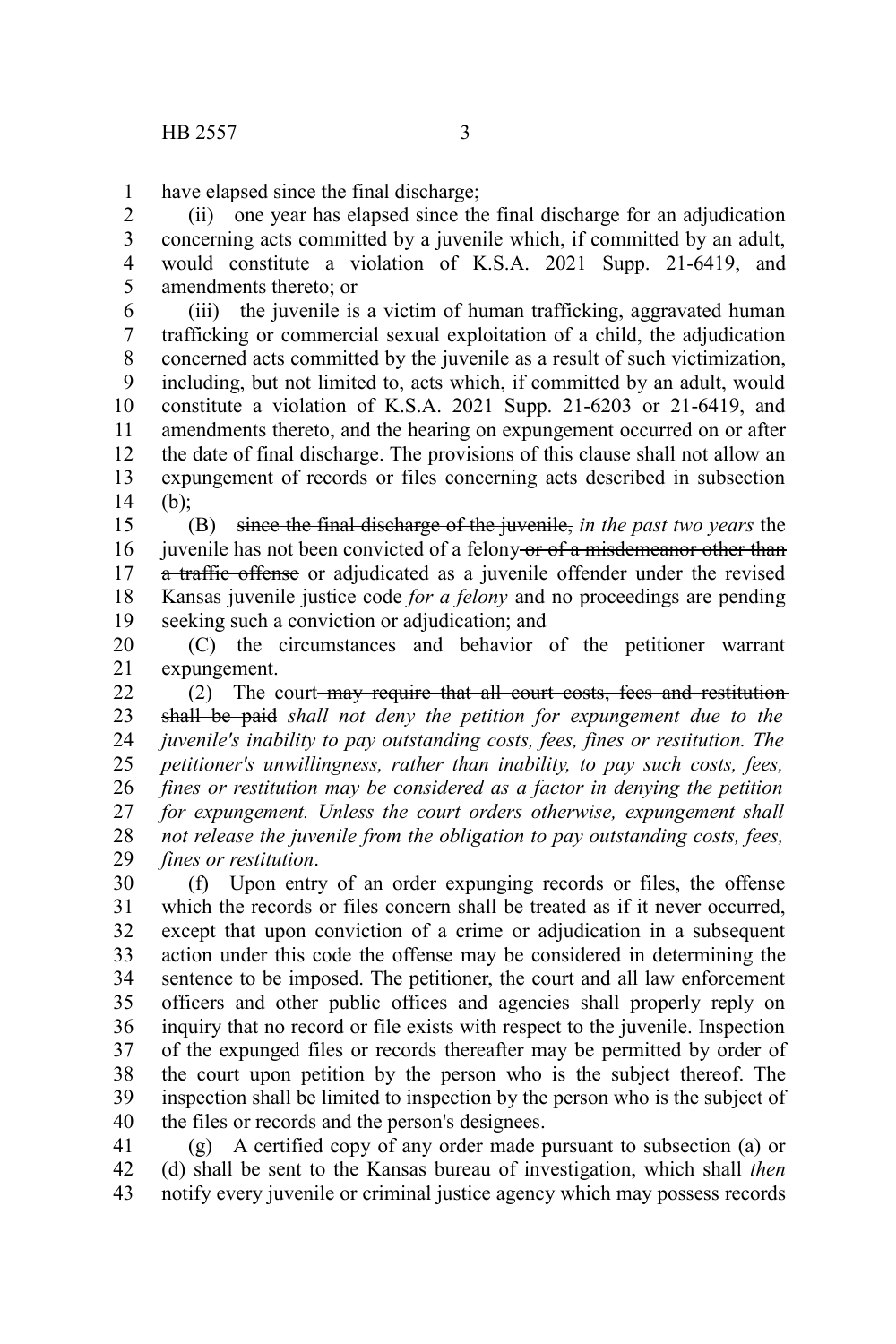or files ordered to be expunged. If the agency fails to comply with the order within a reasonable time after its receipt, such agency may be adjudged in contempt of court and punished accordingly. 1 2 3

(h) The court shall inform any juvenile who has been adjudicated a juvenile offender of the provisions of this section. 4 5

(i) Nothing in this section shall be construed to prohibit the maintenance of information relating to an offense after records or files concerning the offense have been expunged if the information is kept in a manner that does not enable identification of the juvenile. 6 7 8 9

(j) Nothing in this section shall be construed to permit or require expungement of files or records related to a child support order registered pursuant to the revised Kansas juvenile justice code. 10 11 12

(k) Whenever the records or files of any adjudication have been expunged under the provisions of this section, the custodian of the records or files of adjudication relating to that offense shall not disclose the existence of such records or files, except when requested by: 13 14 15 16

17

(1) The person whose record was expunged;

(2) a private detective agency or a private patrol operator, and the request is accompanied by a statement that the request is being made in conjunction with an application for employment with such agency or operator by the person whose record has been expunged; 18 19 20 21

(3) a court, upon a showing of a subsequent conviction of the person whose record has been expunged;  $22$ 23

(4) the secretary for aging and disability services, or a designee of the secretary, for the purpose of obtaining information relating to employment in an institution, as defined in K.S.A. 76-12a01, and amendments thereto, of the Kansas department for aging and disability services of any person whose record has been expunged; 24 25 26 27 28

(5) a person entitled to such information pursuant to the terms of the expungement order; 29 30

(6) the Kansas lottery, and the request is accompanied by a statement that the request is being made to aid in determining qualifications for employment with the Kansas lottery or for work in sensitive areas within the Kansas lottery as deemed appropriate by the executive director of the Kansas lottery; 31 32 33 34 35

(7) the governor or the Kansas racing commission, or a designee of the commission, and the request is accompanied by a statement that the request is being made to aid in determining qualifications for executive director of the commission, for employment with the commission, for work in sensitive areas in parimutuel racing as deemed appropriate by the executive director of the commission or for licensure, renewal of licensure or continued licensure by the commission; 36 37 38 39 40 41 42

(8) the Kansas sentencing commission; or 43